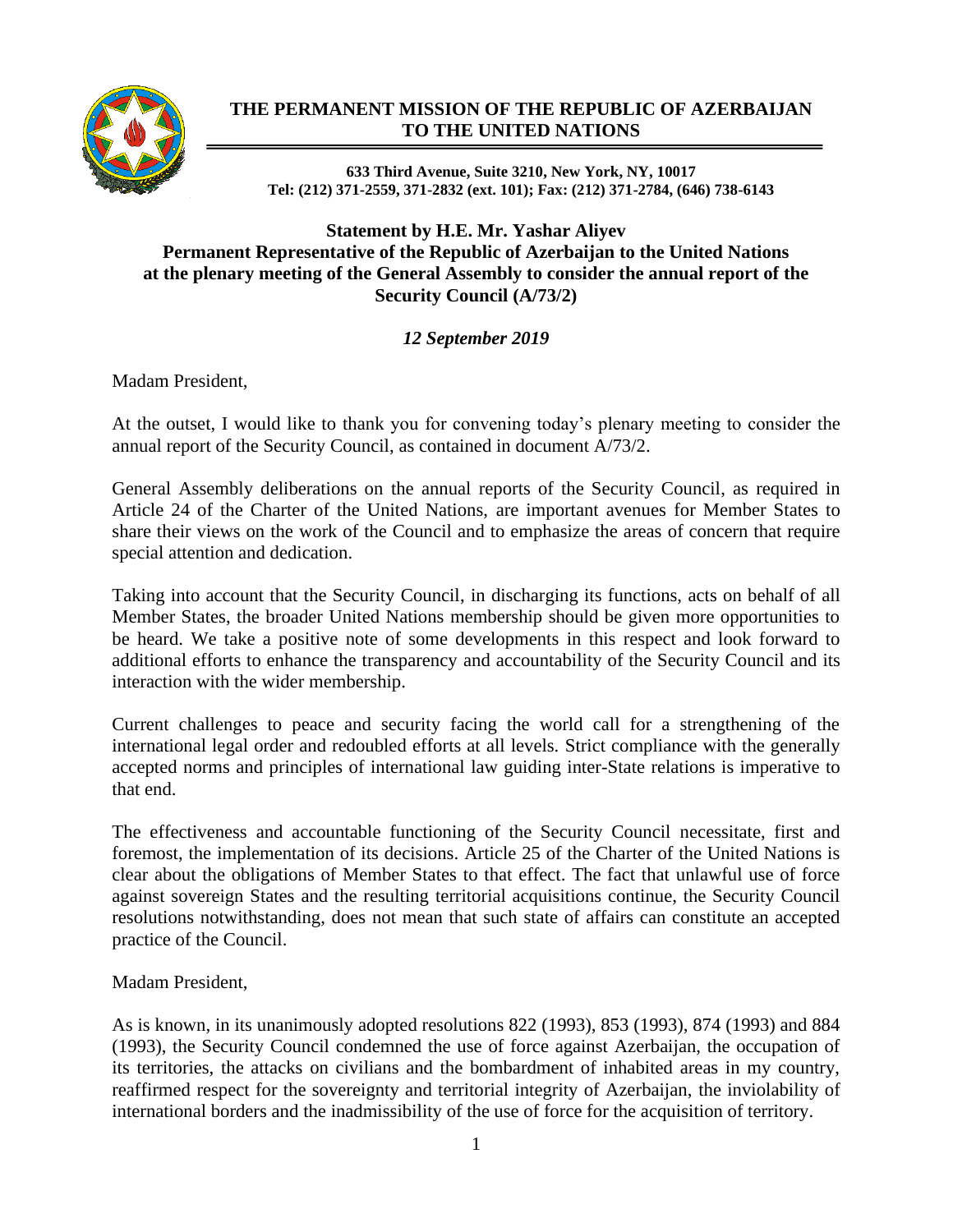In response to territorial claims and forcible actions, the Security Council reconfirmed in those resolutions that the Nagorno-Karabakh region is an integral part of the Republic of Azerbaijan and demanded the immediate, complete and unconditional withdrawal of the occupying forces from all the occupied territories.

It was exactly the Armenian armed attacks against Azerbaijan and the occupation of its territories, which elicited four resolutions of the Security Council, as well as seven statements by its President. The resolutions provide authoritative clarification as to the committed acts, the violated obligations and the duties to put an end to the illegal situation thus created. They qualified Armenia's actions as the unlawful use of force and invalidated its claims over the territories of Azerbaijan once and for all.

The numerous decisions and documents adopted by other international organizations are framed along the same lines.

Thus, in its declaration made in connection with the capture and occupation of the territories of Azerbaijan, the Minsk Group of the Conference on Security and Cooperation in Europe, which is mandated to promote a resolution of the conflict and facilitate negotiations to that end, stated in particular that "no acquisition of territory by force can be recognized, and the occupation of territory cannot be used to obtain international recognition or to impose a change of legal status" (S/26718, enclosure I).

However, key Security Council demands remain unimplemented until now and, as an immediate corollary, this unresolved conflict and its military and humanitarian consequences continue to endanger peace, security and development.

Against that background, we observe Armenia's attempts to downplay the relevance of the resolutions and misinterpret their purpose and content. In the same vein, it persistently obstructs the conflict settlement process and regularly resorts to various provocations aimed at escalating the situation on the ground and consolidating the current status quo. Suffice it to mention some recent notorious examples.

Last month, at the highest political level, Armenia declared the sovereign territory of my country – the Nagorno-Karabakh region – as part of Armenia, thus disclosing its plans on the annexation of the occupied areas of Azerbaijan, in blatant violation of international law and the Security Council resolutions. That statement was preceded by other provocative pronouncements made by various senior members of the Government of Armenia, such as those on not returning "an inch of land" back to Azerbaijan and threatening "a new war for new territories".

Furthermore, despite earlier warnings and condemnation by the international community and against the background of ongoing efforts towards the political settlement of the conflict, deliberate actions are being carried out in the occupied territories of Azerbaijan with a view to securing their colonization and annexation. Such actions include, *inter alia*, implantation of settlers, destruction and appropriation of historical and cultural heritage, exploitation and pillage of and illicit trade in assets, natural resources and other wealth in the occupied territories.